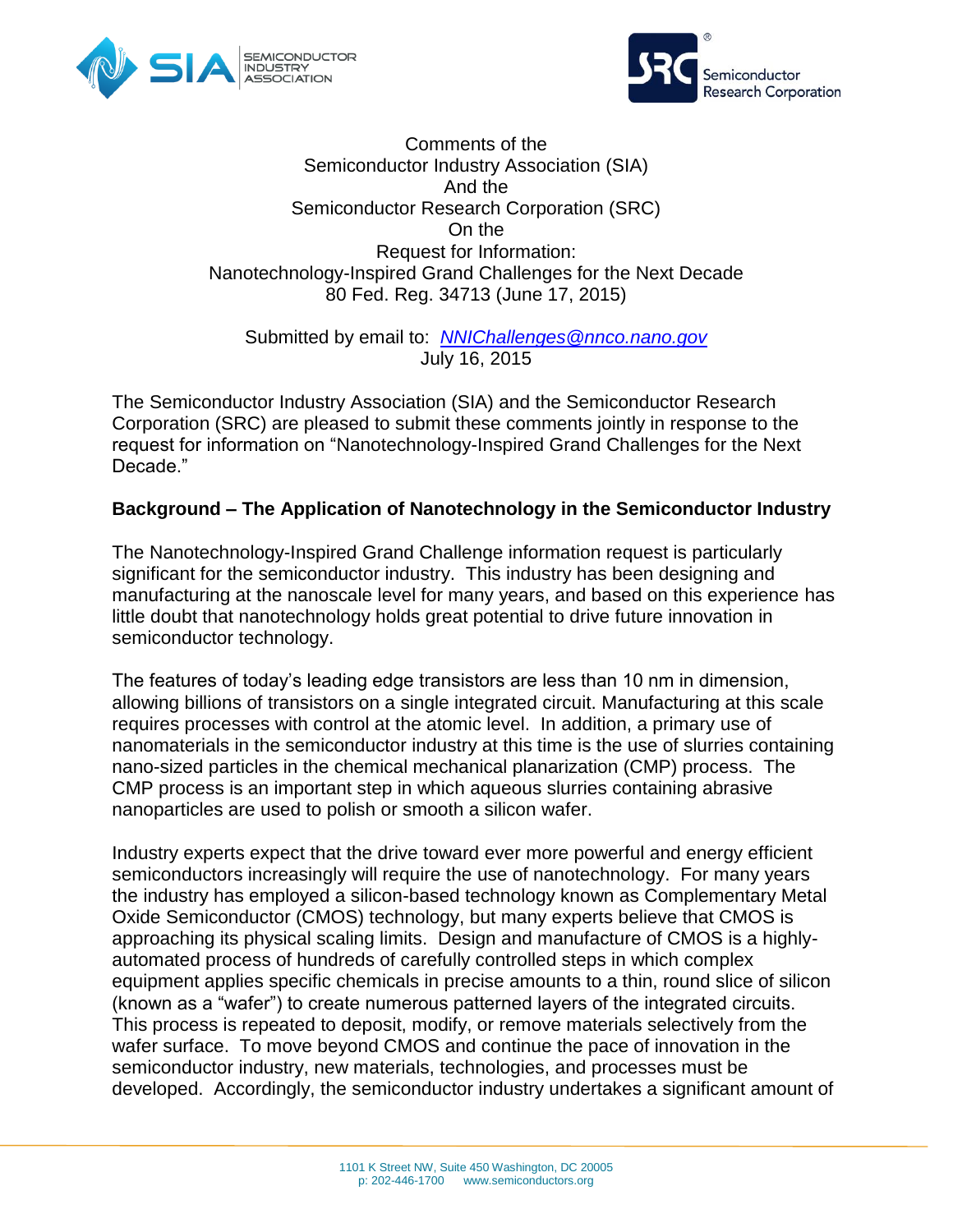research on the use of nanotechnology to help advance future breakthroughs; researchers are studying nanomaterials such as nano-silica or nano-clays, nano-metal oxides, self-assembled dielectrics, silicon nanowires, carbon nanotubes, nanodots and nanowires. Yet there is much more to do.

## **Background on the Submitters of this Response**

SIA is the trade association representing leading U.S. companies engaged in the design and manufacture of semiconductors. Semiconductors are the fundamental enabling technology of modern electronics that has transformed virtually all aspects of our economy, ranging from information technology, telecommunications, health care, transportation, energy, and national defense. The U.S. is the global leader in the semiconductor industry, and continued U.S. leadership in semiconductor technology is essential to America's continued global economic leadership. More information about SIA is available at [www.semiconductors.org.](http://www.semiconductors.org/)

SRC is a non-profit consortium of companies having a common interest in accelerating the progress of research in semiconductor science and engineering. SRC seeks to broaden the university base for such research, and increase the supply of qualified personnel for the industry's future workforce. SRC's mission is to assess industry's needs for research, develop strategies to meet these needs, fund research at academic institutions consistent with these strategies, facilitate structured engagement of industry experts with the researchers, and proactively transfer research results to its members. SRC partners with Federal agencies that also fund basic research and have an interest in semiconductor-related science and engineering. The SRC Nanoelectronics Research Initiative (NRI) partners with NIST to fund three multi-university centers and with NSF to fund about a dozen individual projects. STARnet is a program jointly supported by MARCO (a subsidiary of SRC) and DARPA, and supports 6 multiuniversity centers that involve 42 universities across the country. SRC's core program, Global Research Collaboration, has partnered with NSF on a number of joint programs. SRC was awarded the National Medal of Technology, America's highest recognition for contributions to technology. More information about SRC is available at [https://www.src.org/.](https://www.src.org/)

# **Semiconductor Industry Efforts on Addressing Grand Challenges**

In March 2015, the semiconductor industry hosted a workshop, "Rebooting the IT Revolution," to consider the breakthrough innovations in semiconductors needed to continue to advance the information technology revolution. This workshop was attended by representatives of industry, academia, and government experts from NSF, NIST, DARPA, DOE, and OSTP. The workshop identified the need for robust research agendas to be developed in the following areas:

- Energy efficient sensing and computing
- Data storage
- Real-time communications ecosystem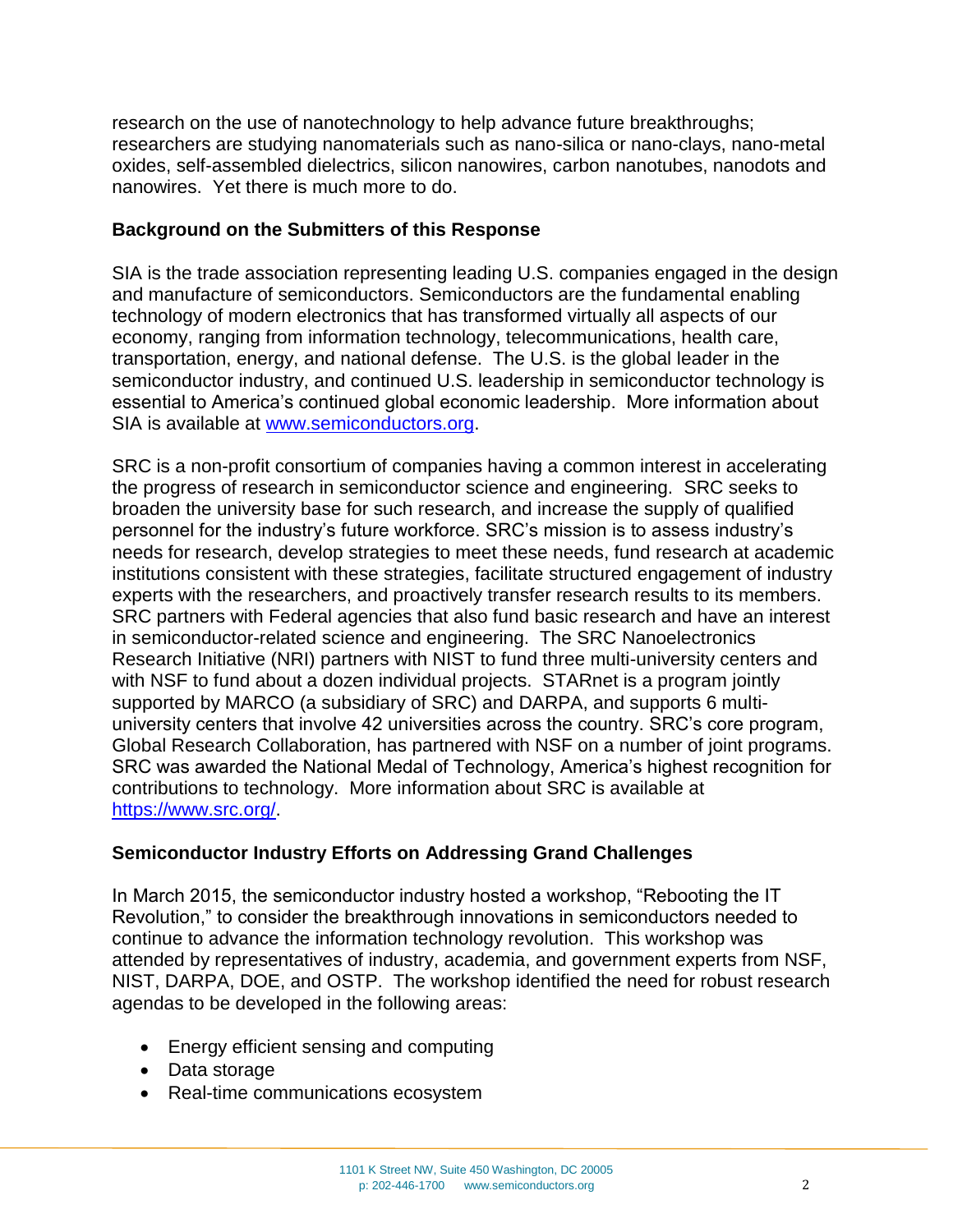- Multi-level and scalable security
- New manufacturing paradigm to overcome material limitations

Two of the areas for future research identified by the workshop participants overlap with the examples of potential nanotechnology-inspired grand challenges identified by OSTP for the next decade. Specifically, both the workshop and the grand challenges identified the need for the following:

- 1. Development of new sensors and computing and communications technology that can enable a *secure* "Internet of Things" (IoT). This area overlaps with the proposed Grand Challenge to "create devices no bigger than a grain of rice that can sense, compute, and communicate without wires or maintenance for 10 years, enabling an 'internet of things' revolution."
- 2. More energy efficient semiconductors that can enable more energy efficient computing. This topic is related to the proposed Grand Challenge to "create computer chips that are 100 times faster yet consume less power."

Research in both these areas, as well as the other areas addressed in the workshop report, is essential to maintaining U.S. economic and technology leadership. Other countries, such as China, are actively investing in the development of an indigenous semiconductor industry. In the face of this challenge, it is imperative that the U.S. invest in these research initiatives and not abdicate U.S. leadership in the semiconductor industry. The U.S. semiconductor industry looks forward to collaborating with federal scientific agencies and academic institutions to pursue these and other grand challenges, and we urge federal agencies to consider funding for these research areas in its budget preparations.

#### **I. Grand Challenge – Nano-devices to Enable the IoT**

Enabling the IoT has the potential to have an immense positive impact on society. Addressing this grand challenge will contribute to maintaining U.S. technology and economic leadership, while also addressing significant societal challenges. The following are brief responses to the questions posed in the RFI with regard to the Grand Challenge to:

#### **Create devices no bigger than a grain of rice that can sense, compute, and communicate without wires or maintenance for 10 years, enabling an "internet of things" revolution.**

*1. What is the audacious yet achievable goal proposed?*

The semiconductor industry proposes to achieve low cost, high performance, low energy semiconductors and sensors that can drive the IoT. To attain the promise of IoT fully, new devices for computation and memory must be demonstrated and developed – devices capable of operating at power supply voltages much lower than will be possible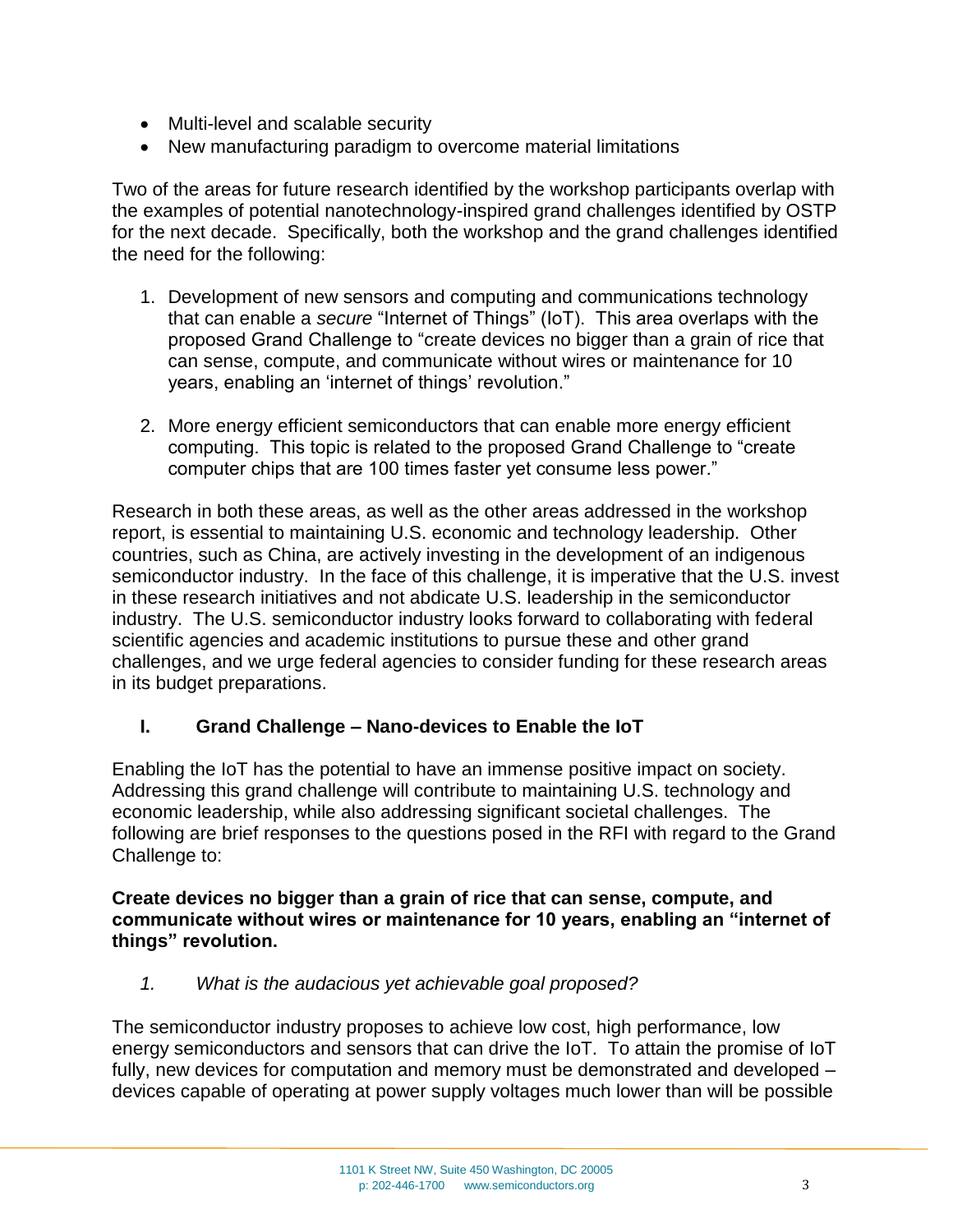with foreseeable, incremental advances in today's transistors. Ongoing research shows the feasibility of such devices, but does not yet address the many challenges of integration into systems such as the distributed sensor-processor nodes of the IoT. Another key component to enabling the IoT is the sensor/actuator systems that generate measured data and/or respond to actuation commands. A challenge that must be addressed is reducing the costs of manufacture and packaging for sensor/actuator systems. Today, the fabrication processes and the packages for sensors are typically specific-sensor-dependent and this drives cost. Moreover, remotely-located sensors will need to be securely accessible for calibration and validation checks, and if they are stand-alone, they must have mechanisms for energy collection and efficient utilization. Finally, a major aspect of this challenge is providing appropriate levels of security, assurance, and privacy at levels from the edge nodes, through gateways and to the cloud.

*2. Why is it important for the Federal government and others to invest in solving this challenge?*

The IoT has the potential to transform virtually every aspect of the economy and government, including health care, transportation, energy production, the environment, education, and national security. Taken as a whole, these technologies have the potential to deliver essential government services and perform critical functions in a less expensive, more efficient manner. According to one recent report, as smart phones, networked sensors, smart grids and other ICT devices become faster, cheaper and more available globally, they have the potential to deliver profound environmental, economic and social benefits, including a 20 percent reduction of global carbon emissions by 2030, over \$11 trillion dollars in new economic benefits, the ability to extend e-healthcare to an additional 1.6 billion more people worldwide, and an estimated 30% increase in agriculture yields. See Global e-Sustainability Initiative, SMARTer 2030 (June 2015).

*3. What would success look like? How would you know the challenge has been met? For the examples provided, are the proposed end points appropriate and ambitious yet achievable?*

Success would be the creation of cost and energy-efficient sensor nodes that can be remotely-located to enable the secure collection and transfer of data in support of the IoT. The proposed Grand Challenge, with the additional need for energy efficient devices to be "secure and trustworthy", (i.e. to create such sensor nodes no bigger than a grain of rice that can sense, compute, and communicate without wires or maintenance for 10 years, enabling a *secure and trustworthy* 'internet of things' revolution), is extremely ambitious. In order to be able to function in 10 years, significant advances in energy harvesting are required, no matter how low the energy requirements can be made. Though difficult, the goal is feasible and would accelerate progress in the key areas of energy efficient computing and communications, and energy harvesting and management.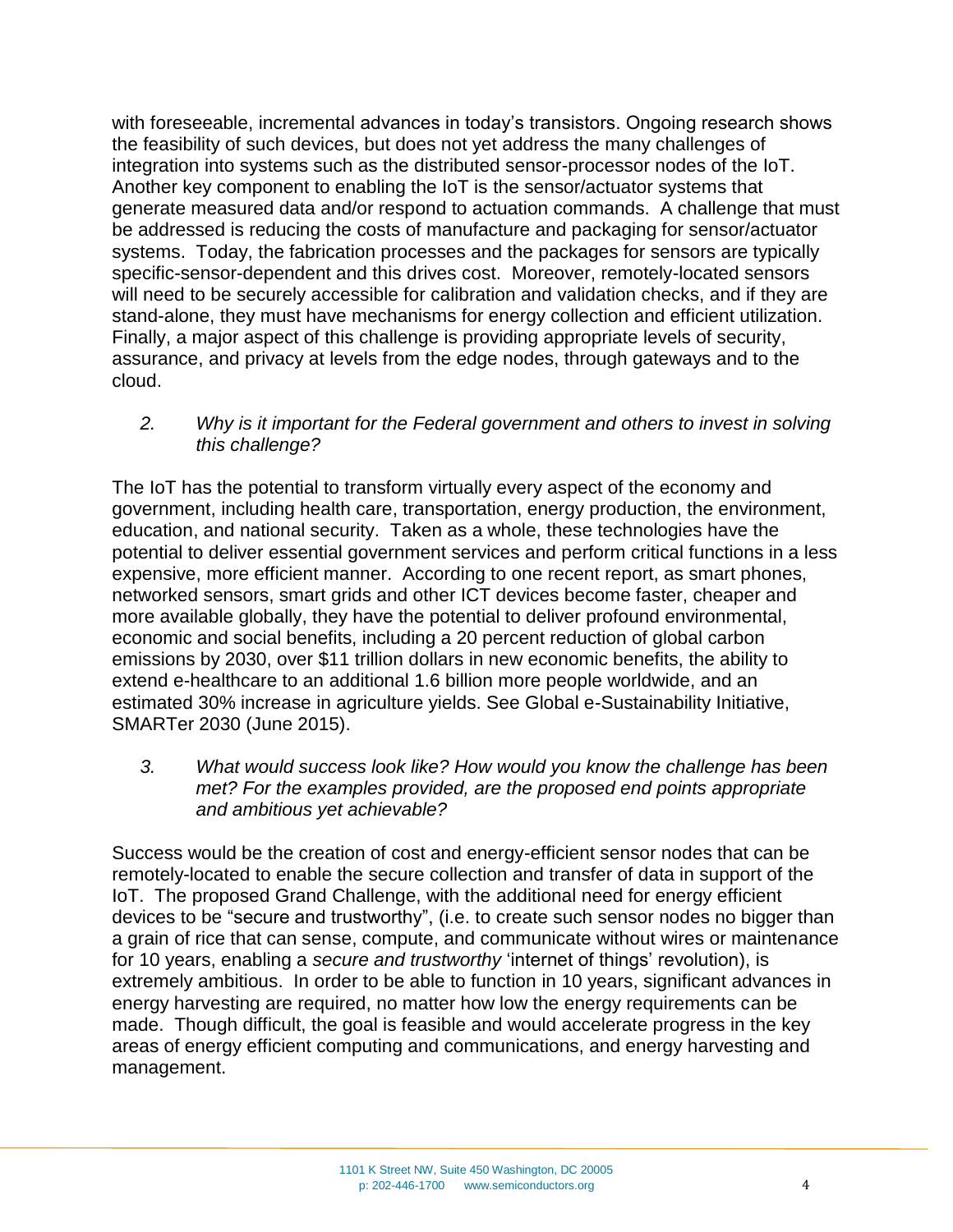*4. What would be potential nanotechnology solutions to the challenge and what intermediate steps and activities are necessary to develop those solutions?*

In the case of small-scale sensor nodes that are not connected to external power, the available volume for on-board energy storage is very limited. Enabling the IoT will require large advances in the energy efficiency and energy harvesting capacity of nanoscale devices for sensing and computing. An individual sensor node should include components for transduction, computation, memory, communication, and power supply. These nodes may need to act autonomously, be programmable via the network to increase flexibility, and support communication with other network nodes—all while maintaining security. In many applications, the nodes will be embedded in the environment, should be very small and should not interfere with the things that are sensed. The smallest node that has been reported is  $\sim$  10 mm<sup>3</sup>, and the challenging target of demonstrating a fully operational node 1 mm<sup>3</sup> in size has yet to be achieved.

*5. What potential metrics and milestones could be used to measure intermediate progress toward solving the challenge?*

The milestone for system performance and reliability would be performance of a defined set of sensing, computing, and data storage tasks for an indefinitely long time period using only power scavenged from the local environment. Specific metrics will target large reductions in power for computing and communication *without* comparable reductions in performance as measured by rates of data transfer and speed of computation. Additional metrics would focus on the efficiency with which ambient energy could be harvested, stored, and managed.

*6. Can the challenge be achieved in the next decade? If not, how long will it take?*

While it is difficult to determine the success rate for any research program, this Grand Challenge may be achievable in the next decade. The challenge must be met to continue development of an IoT that will lead to sustained economic, environmental, national security, health, and social benefits. However, it is not yet known how sensors will advance to meet the full-functionality demands required for an IoT to accomplish such benefits.

*7. Why is this challenge worth pursuing now? What recent advances, trends, or research point to this challenge being solvable in the proposed time frame?*

The IoT is in its infancy. Inventors are just at the beginning of making items "smart" and connecting devices to the Internet and smartphones. In order to truly achieve the benefits of the IoT, we will need to have ubiquitous computing, inexpensive digital storage, and constant connectivity. Many of these needs will be met by continued advances in semiconductors. Through increased research and new breakthroughs, the U.S. can achieve the economic and technological benefits of leading in this area.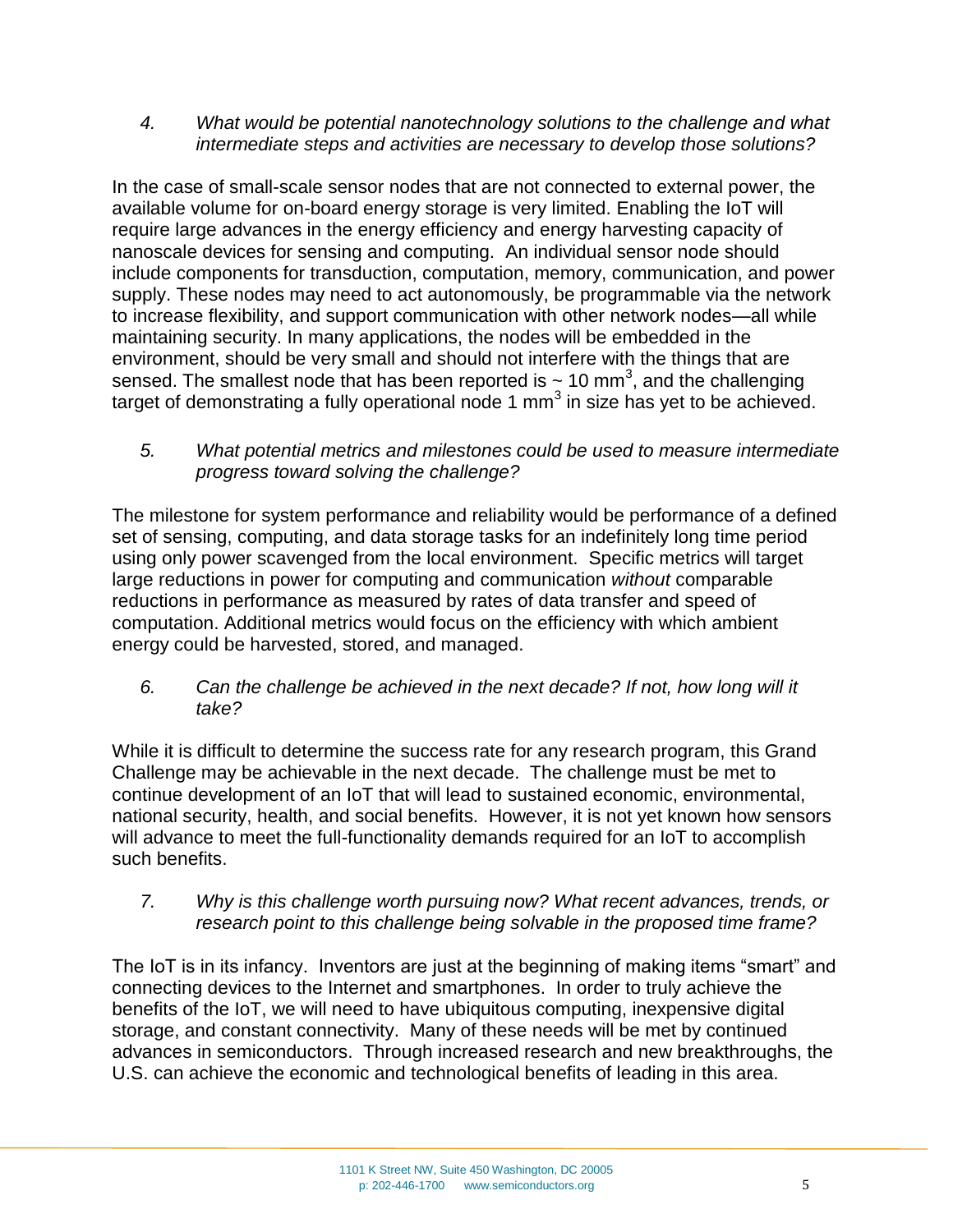*8. What opportunities are there for partnerships between the Federal government, State and regional governments, foundations, industry, and academia to support the solution of the challenge?*

The semiconductor industry has a long history of partnering with the federal government and universities in advancing research that has resulted in significant benefits for the country and society as a whole. Industry envisions a cost-sharing partnership with government and academia to support research that will address the challenge. Existing programs such as the Semiconductor Research Corporation (SRC) Nanoelectronics Research Initiative (NRI) and the Semiconductor Technology Advanced Research Network (STARnet) are already funding some of the appropriate university research, and provide good models for an expanded research effort.

# *9. Why do you expect this challenge to capture the public's imagination?*

Major corporations already advertise their pursuit of the IoT. To capture the public's imagination, researchers must present a vision of positive societal impact that goes well beyond what everyone already "knows" will happen. For example, the IoT could revolutionize agriculture with sensors that detect precisely when individual plants need watering, fertilization, or harvesting. It could optimize health and wellness by alerting individuals of health-threatening conditions long before they feel ill. Such striking examples would generate significant interest and support by the public.

## **II. Grand Challenge – Creation of computer chips that are 100 times faster yet consume less power**

The last ten years have seen a slowing of improvements in the performance of microprocessors or computer chips. The primary cause of this slowdown is the energy cost of processing and moving data. While transistors continue to shrink to nanometer scale dimensions in size, the voltages at which they operate cannot be similarly reduced. To keep power and heat generation within acceptable bounds, system designers must throttle computing speed. On fundamental grounds, this power and heat bottleneck cannot be broken unless the transistor is replaced by a new, far more power efficient device. At the same time that performance gains are slowing, computers must handle ever more data – from widely distributed sensors, from social media, from exponentially growing genetic databases, and much more. Today, more than half of the energy used by processors is consumed by the task of moving data, e.g. between memory and logic. The exponential rate of growth in the volume of data, as well as the changing nature of data types and workloads, cannot be handled effectively or efficiently by the same fundamental computing architecture that has been in place for over 50 years.

In sum, improvements in the performance and energy-efficiency of computing systems are slowing and will soon cease to drive the ongoing revolution in information technology. But fundamental advances in computing technology – new nanoscale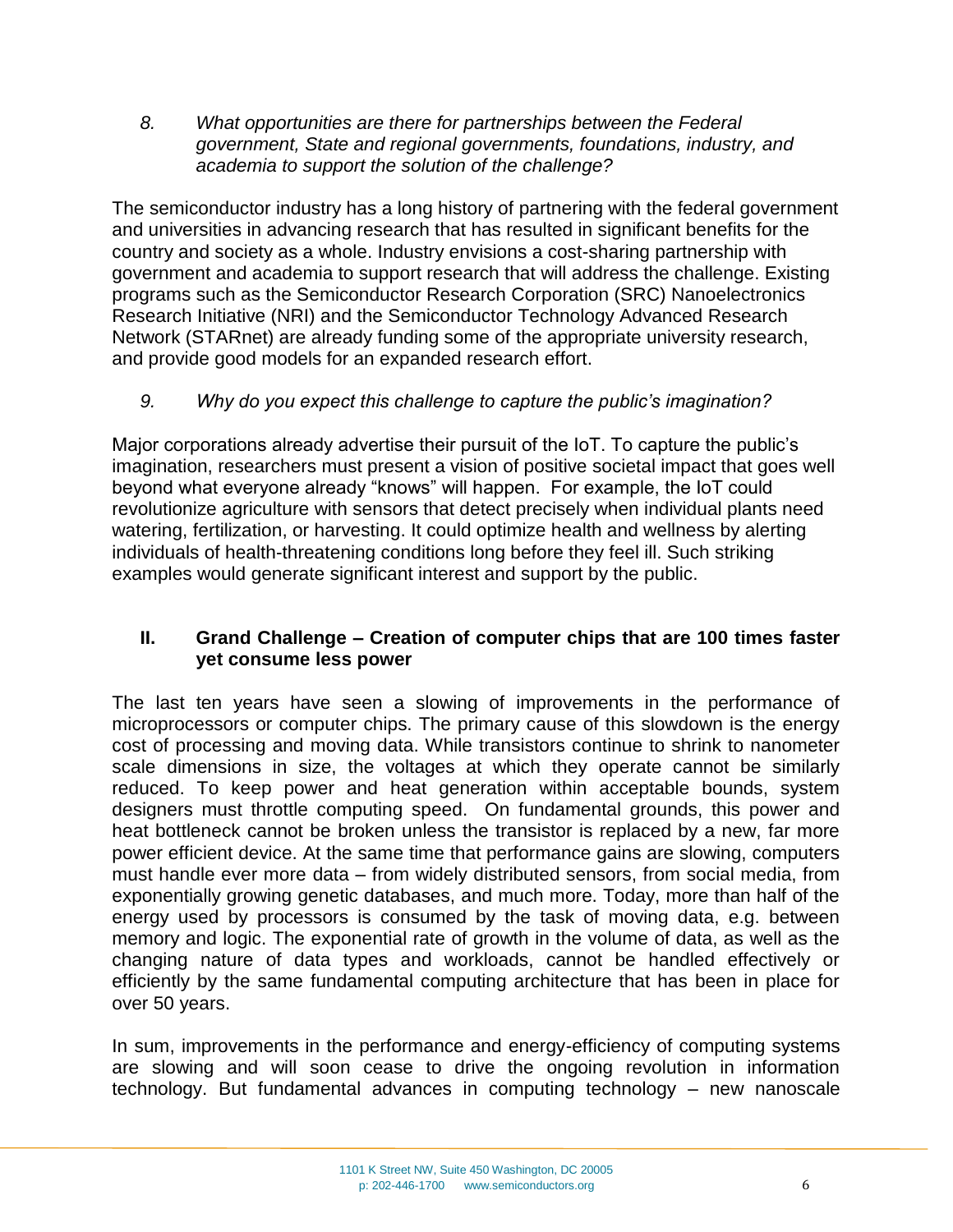devices and circuits for computation and communication and new system architectures that optimally exploit the characteristics of the devices – can maintain the vitality and deliver the benefits that are envisioned and benefits not yet imagined. The Grand Challenge that will enable this revolution is:

## *Computer chips that are 100 times faster and use less power.*

The following are brief responses to the questions posed in the RFI with regard to this grand challenge:

*1. What is the audacious yet achievable goal proposed?*

The semiconductor industry proposes to achieve low cost, high performance, low energy devices for computation that will drive the IoT and all facets of the use of information technology in society. Today, computing systems, from smart phones to scientific and engineering supercomputers, are limited in their performance by energy inefficiencies that result in overheating and thermal management issues. A new computing paradigm must be achieved.

To achieve computing systems that are 100 times faster and use less power, new nanoscale electronic devices must be conceived, demonstrated and developed – devices that are far more energy efficient in their operation than today's (and tomorrow's) transistors, and capable of switching much more rapidly. Furthermore, these new devices ultimately must be integrated into a system architecture that optimally exploits the characteristics of the new devices. Ideally, the system should:

- be scalable from mobile platforms to data centers,
- perform programmed algorithmic calculations with orders of magnitude more energy efficiency at two orders of magnitude higher speeds than today, and
- integrate a cognitive learning and predictive capability onto the same physical technology platform.
- *2. Why is it important for the Federal government and others to invest in solving this challenge?*

Discovering and developing new devices and associated architectures for computing requires the exploration of a vast range of scientific and engineering possibilities – a task beyond the capabilities of even the largest and most competent industrial research organizations. Thus the development of more energy efficient devices for computation should be an important priority for investment by the Federal government and others. In order to achieve the next generation of high performance computers, and to enable the full benefits envisioned for the Internet of Things (IoT), the device technology and architecture needs to be several orders of magnitude more energy efficient than best current estimates for mainstream digital semiconductor technology. Otherwise, energy consumption and heat generation will put ever more severe limits on performance.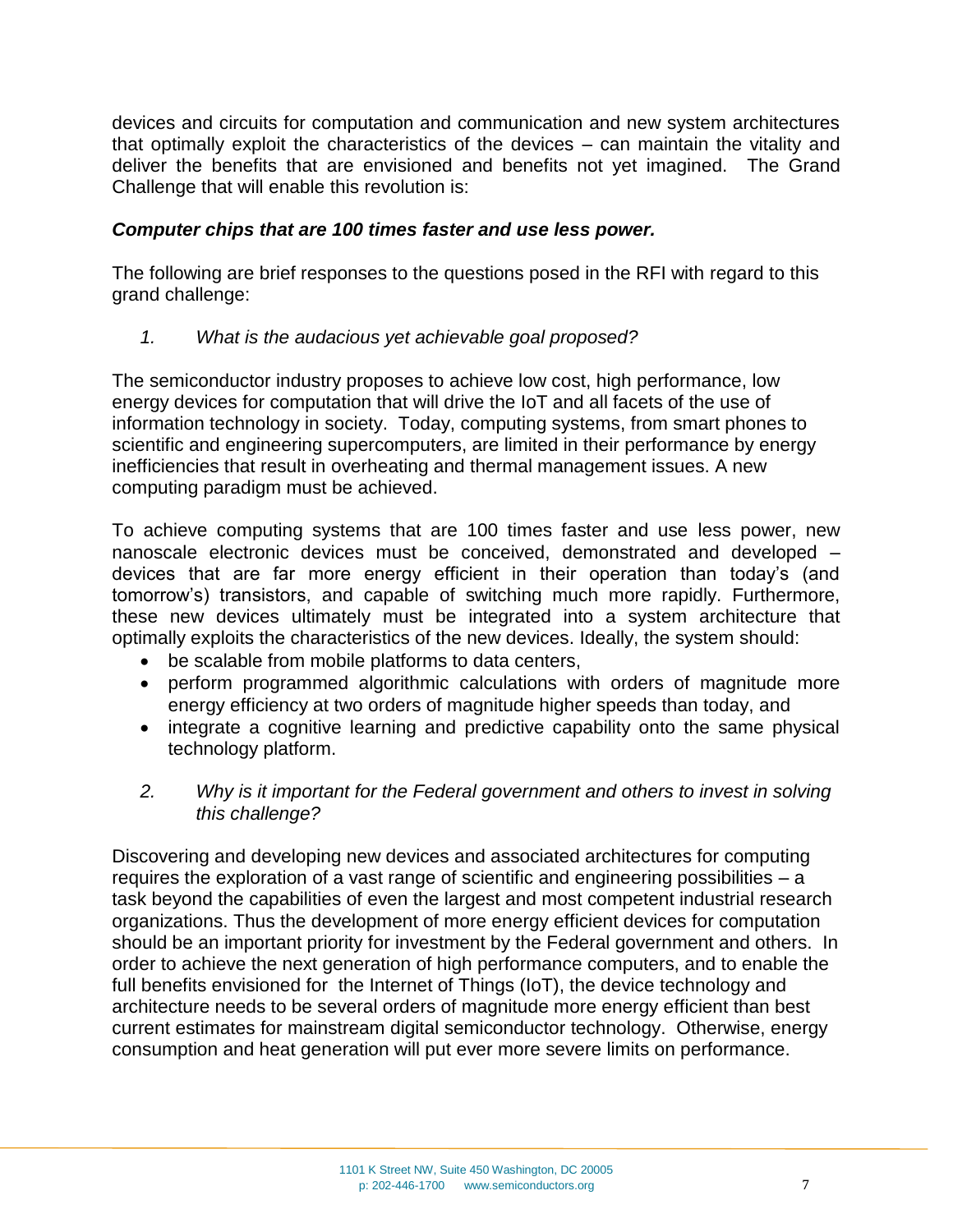"The essential engine that made exponential growth possible is now in considerable danger. The implications of a dramatic slowdown in how quickly computer performance is increasing – for our economy, our military, our research institutions, and our way of life – are substantial." (Quoted from 'The Future of Computing Performance: Game Over or Next Level?'; National Academy of Sciences, 2011)

#### *3. What would success look like? How would you know the challenge has been met? For the examples provided, are the proposed end points appropriate and ambitious yet achievable?*

In order for any new computing paradigm to be adopted and widely deployed by industry it has to meet several critical parameters. First and foremost, it has to address the needs of the widest range of customer applications cost-effectively. Appropriate benchmarks have been established by consensus of the industry to measure performance for the existing computing architectures, and revised benchmark metrics will be created to test and compare any new proposed platform for the broadest range of projected future application and workload environments. Likewise, reliability and security benchmarks will also be applied to determine viability and robustness. The industry itself will determine the economic viability and sustainability of any new platform before it can be adopted as 'the new paradigm'.

According to one report, a computer system in 1978 operated at 1,400 instructions per second per watt, whereas in 2008 it operated at 40 million instructions per second per watt, an increase of 2,857,000 percent. See "A Smarter Shade of Green," ACEEE, Report for the Technology CEO Council (2008). In the future, these efficiencies can drive significant improvements throughout the economy. According to a report commissioned by SIA, the U.S. could decrease the amount of electricity used annually by 1.2 trillion KWh – approximately 27% less electricity consumed than the reference case, and 11% less than today, even though the economy will be about 70% larger – by accelerating the adoption of semiconductor enabled technologies. ACEEE, "*Semiconductor Technologies: The Potential to Revolutionize U.S. Energy Productivity*" (May 2009).

## *4. What would be potential nanotechnology solutions to the challenge and what intermediate steps and activities are necessary to develop those solutions?*

New nanoscale devices, operating on physical principles that are fundamentally different from today's field effect transistors, will be absolutely necessary to meeting this challenge. For example, new "steep slope" (low-voltage) devices might operate at a tenth of a volt compared to roughly 1 volt for today's transistors. All else being equal, this 10x voltage reduction would translate to a 100x reduction in the energy required to perform a computation or communicate a block of data. A greater challenge will be to demonstrate such a device that is also very fast in its operation. As another example, emerging nanomagnetic devices may enable the merging of memory and logic functions in ways that would greatly reduce the need to move data. As a third example, novel neuro-inspired, nanoscale functional elements integrated onto the same computational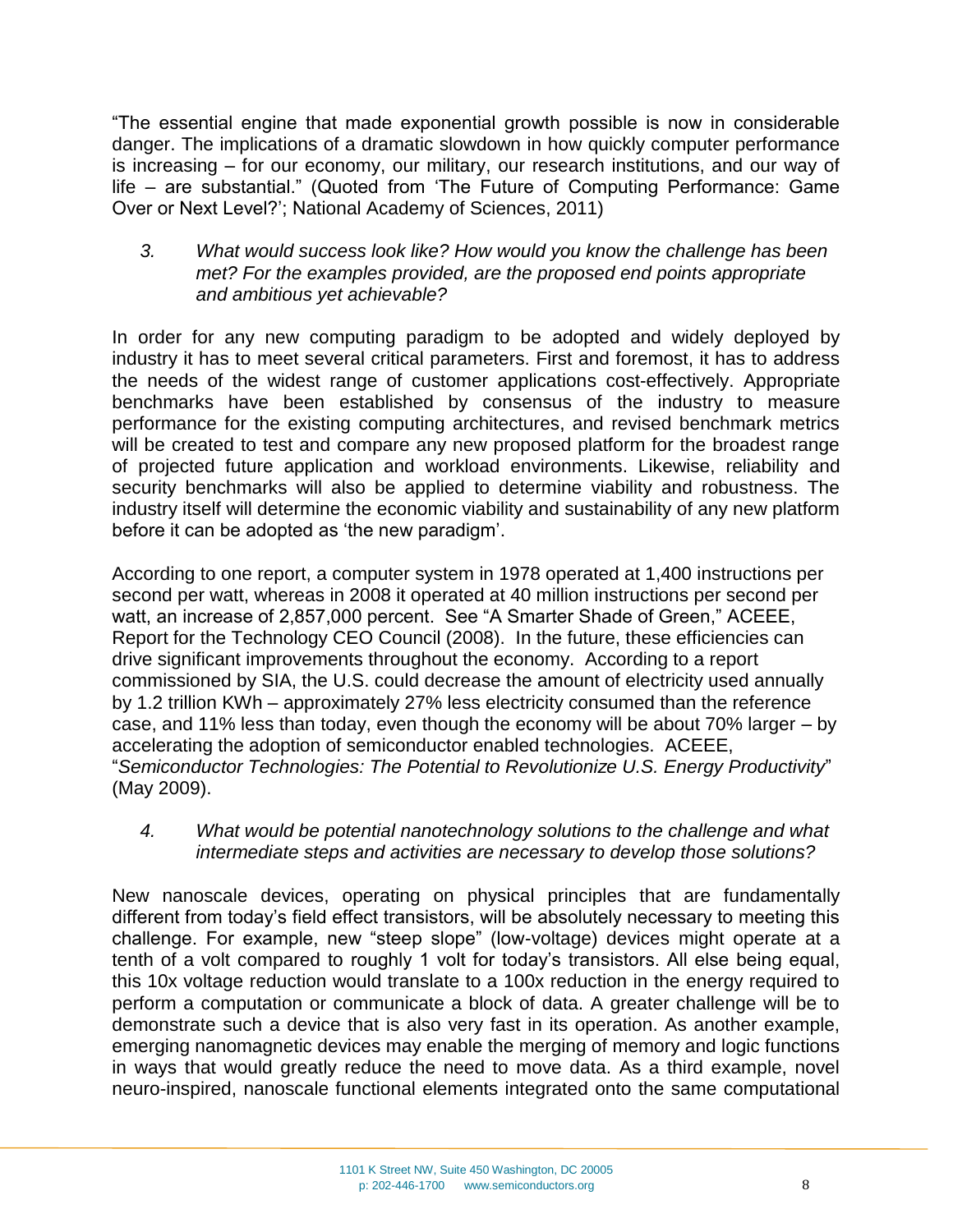platform might enable the system to learn and predict, and configure itself for optimum energy efficiency and performance of whatever computational task is at hand.

5. *What potential metrics and milestones could be used to measure intermediate progress toward solving the challenge?*

SRC's Nanoelectronics Research Initiative has developed a rigorous methodology for benchmarking the relative performance and energy efficiency of a wide range of exploratory devices and associated circuits and architectures. With this physics-based methodology, the ultimate performance potential of a device can be roughly gauged, even if that device only exists as a crude laboratory prototype or a theoretical model. It can be used to focus and guide the research toward device concepts with the potential to support the aggressive performance requirements of the grand challenge.

*6. Can the challenge be achieved in the next decade? If not, how long will it take?*

It is obviously difficult (and risky) to predict the future of any research program, much less one as aggressive as the one envisioned here, but there can be milestones put in place to determine when sufficient progress has been made to drive towards industry adoption of this new paradigm. Recent progress in post-silicon device research, neuroscience, and computational science supports new approaches and has raised the enthusiasm and confidence level of the technical community. This self-perpetuating progress will continue to accelerate with adequate support. Certainly within a decade after such a comprehensive and concerted effort is launched, it is very possible that a new paradigm will emerge that meets the goals of this Grand Challenge.

*7. Why is this challenge worth pursuing now? What recent advances, trends, or research point to this challenge being solvable in the proposed time frame?*

The silicon field effect transistor, the key building block for all of today's computing systems, is rapidly approaching fundamental limits to further improvement. Recent breakthroughs and the convergence among nanotechnology, neuroscience, and computational science point to new directions and approaches for the Grand Challenge. Better understanding, thanks in part to programs such as the BRAIN Initiative, in how the brain processes information offers novel strategies for future computing architecture. Exploratory device research, for example under the Nanoelectronics Research Initiative (NRI) supported by NSF and NIST along with a consortium of semiconductor companies, has illuminated many new possibilities for nanoscale devices and associated architectures for computing.

*8. What opportunities are there for partnerships between the Federal government, State and regional governments, foundations, industry, and academia to support the solution of the challenge?*